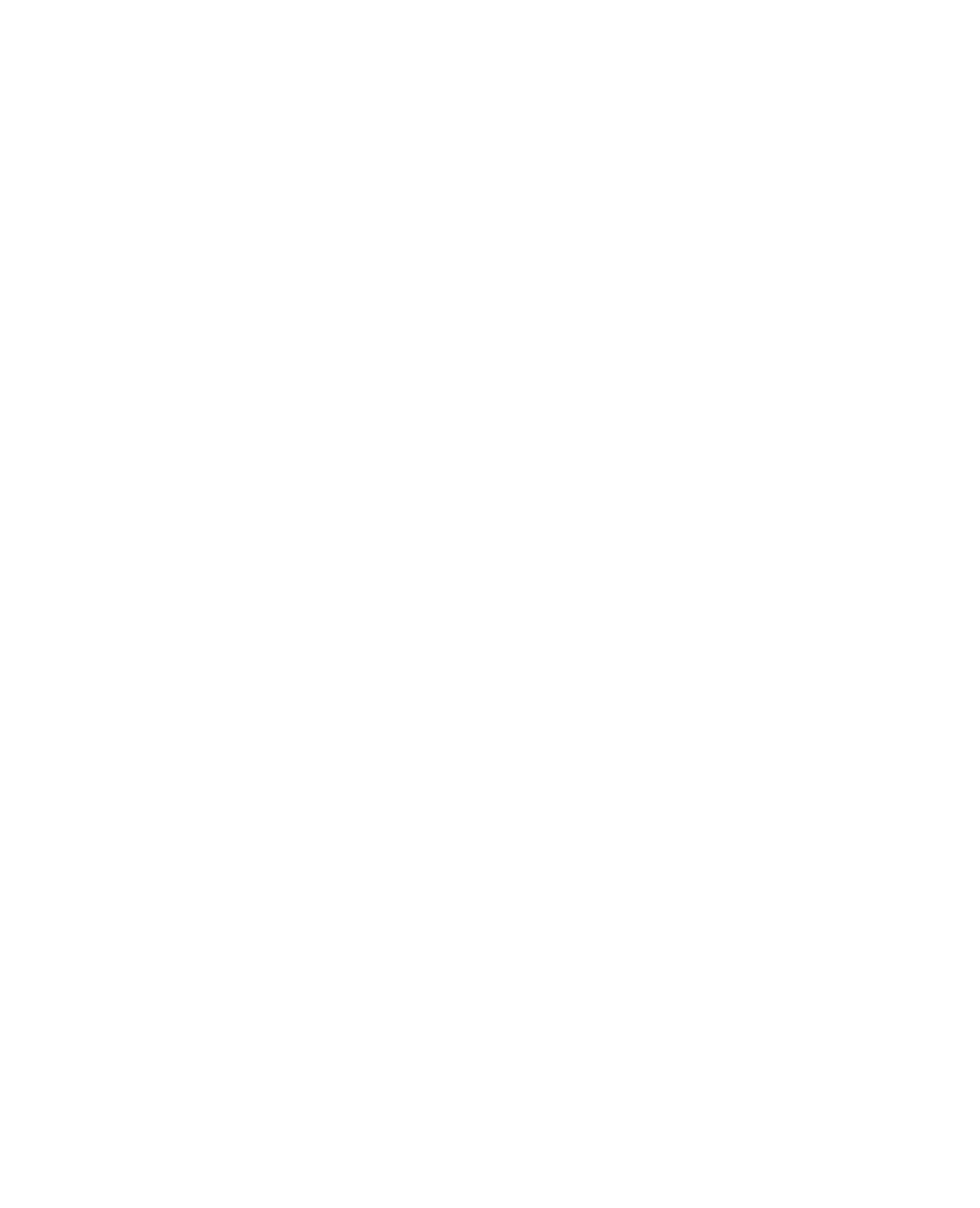# made simpl design book

A step-by-step guide to designing and typesetting your own book using Adobe® InDesign®

# **Fiona Raven • Glenna Collett**

12 pines press

vancouver, canada **•** boston, massachusetts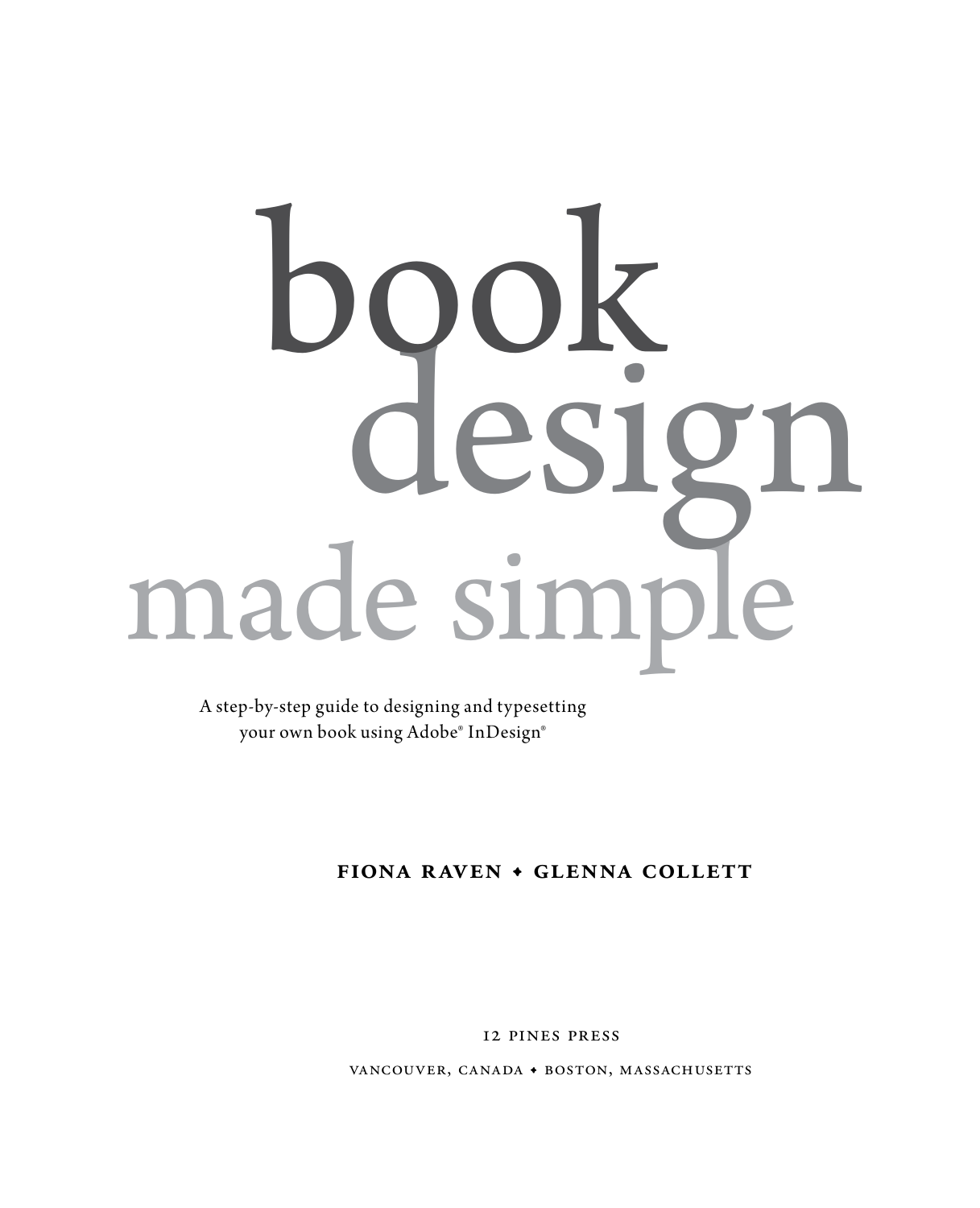Copyright © 2016 Fiona Raven and Glenna Collett

All rights reserved. No part of this book may be reproduced in any form or by any electronic or mechanical means, including information storage and retrieval systems, without permission in writing from the publisher, except by reviewers who may quote brief passages in a review.

> Published by 12 Pines Press Vancouver, Canada Boston, Massachusetts

E-mail: info@BookDesignMadeSimple.com

#### **www.BookDesignMadeSimple.com**

*Library and Archives Canada Cataloguing in Publication Data*

Fiona Raven, author Book design made simple / Fiona Raven, Glenna Collett.

Includes bibliographical references and index. ISBN 978-0-9940969-0-6 (pbk.)

 1. Book design—Handbooks, manuals, etc. 2. Book design. I. Collett, Glenna, 1950–, author. II. Title.

Z246.R28 2015 686.2'252 C2015-902289-4

Library of Congress Control Number 2015904106

Editing by Joanna Eng Book design by Fiona Raven Proofreading by Dania Sheldon Indexing by Katherine Stimson Cover photograph by kertlis / iStock Fiona's photo by Karen Massier Photography

Printed and bound by Friesens in Canada First Printing January 2016 v. 1.0

The text in otherwise uncredited sample page designs is from either the first draft of this book or *Alice in Wonderland* by Lewis Carroll.

Adobe, InDesign, Acrobat, Photoshop, Illustrator, and Bridge are either registered trademarks or trademarks of Adobe Systems Incorporated in the United States and other countries. Word is a registered trademark of Microsoft Corporation. Rather than put a trademark symbol with every occurrence of a trademarked name, we state that we are using the names in an editorial fashion only and to the benefit of the trademark owner with no intention of infringement of the trademark. No such use, or the use of any trade name, is intended to convey endorsement or other affiliation with this book. All trademarks or service marks are the property of their respective owners.

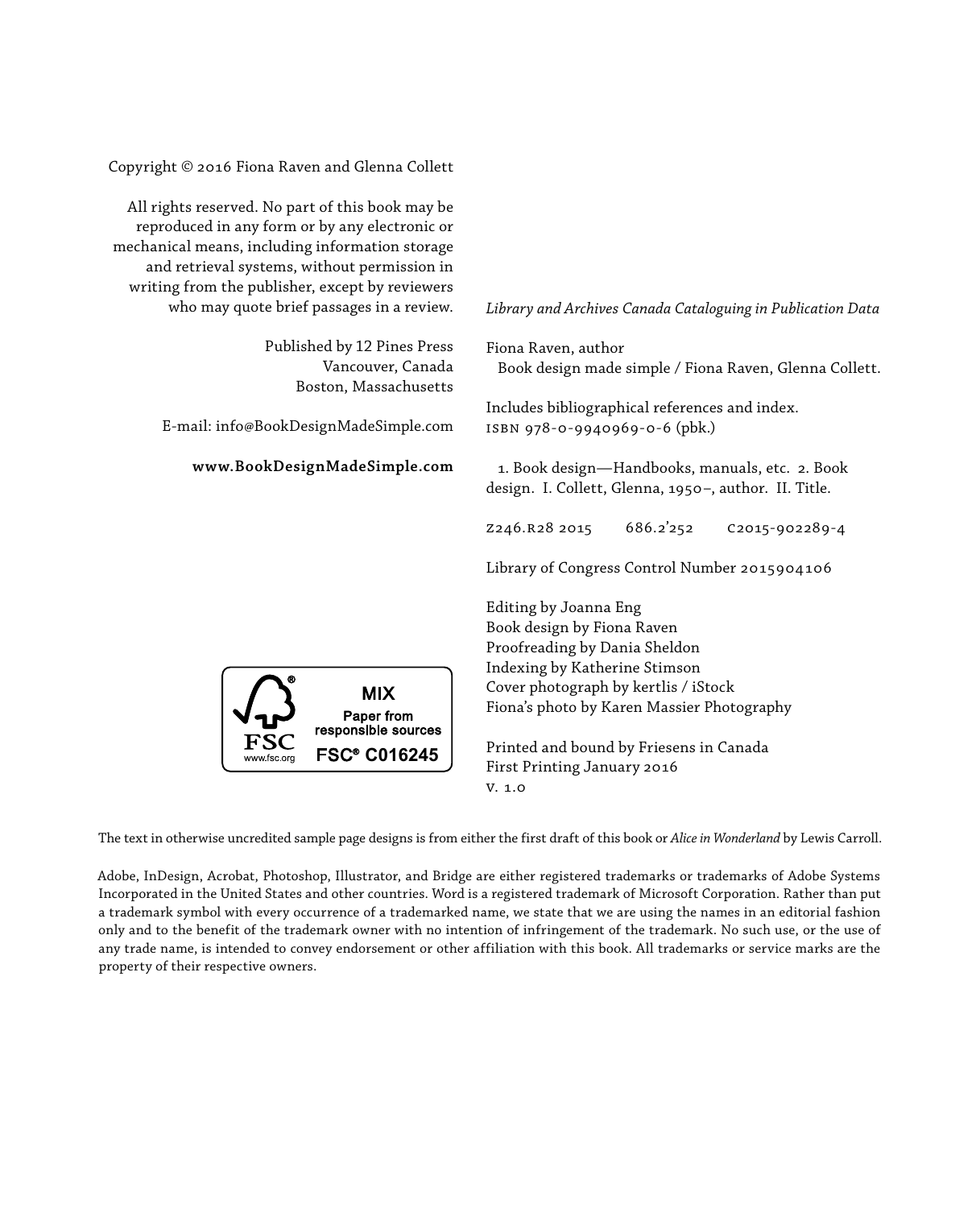# *Contents*

# Introduction xi

|                 | Part I: Getting Started<br>1            |
|-----------------|-----------------------------------------|
| $\mathbf 1$     | From Word to InDesign<br>$\overline{2}$ |
| $\overline{2}$  | Windows vs. Mac<br>$\overline{a}$       |
| 3               | Leasing InDesign<br>5                   |
| 4               | A quick tour of InDesign<br>12          |
| 5               | Choosing your trim size<br>20           |
| 6               | Planning your pages<br>23               |
| 7               | Creating your document<br>28            |
| 8               | Placing your manuscript<br>44           |
| 9               | Optimizing your text 50                 |
|                 |                                         |
| Part II:        | Creating Your Styles<br>55              |
| 10              | Creating your paragraph styles<br>56    |
| 11              | Creating your character styles<br>80    |
| 12              | Reversing or undoing mistakes<br>86     |
|                 |                                         |
| Part III:       | Formatting Your Pages<br>87             |
| 13              | Applying your character styles<br>88    |
| 14              | Formatting your pages<br>94             |
| 15 <sub>1</sub> | Adding folios and running heads<br>110  |
| 16              | Printing pages<br>113                   |
|                 |                                         |
| Part IV:        | Designing Your Pages<br>117             |
| 17              | Changing your page design<br>118        |
| 18              | Using master pages<br>119               |
| 19              | Changing your trim size<br>121          |
| 20              | Changing your margins<br>123            |
| 21              | Changing your main typeface<br>129      |
| 22              | Setting type size and leading<br>135    |
|                 |                                         |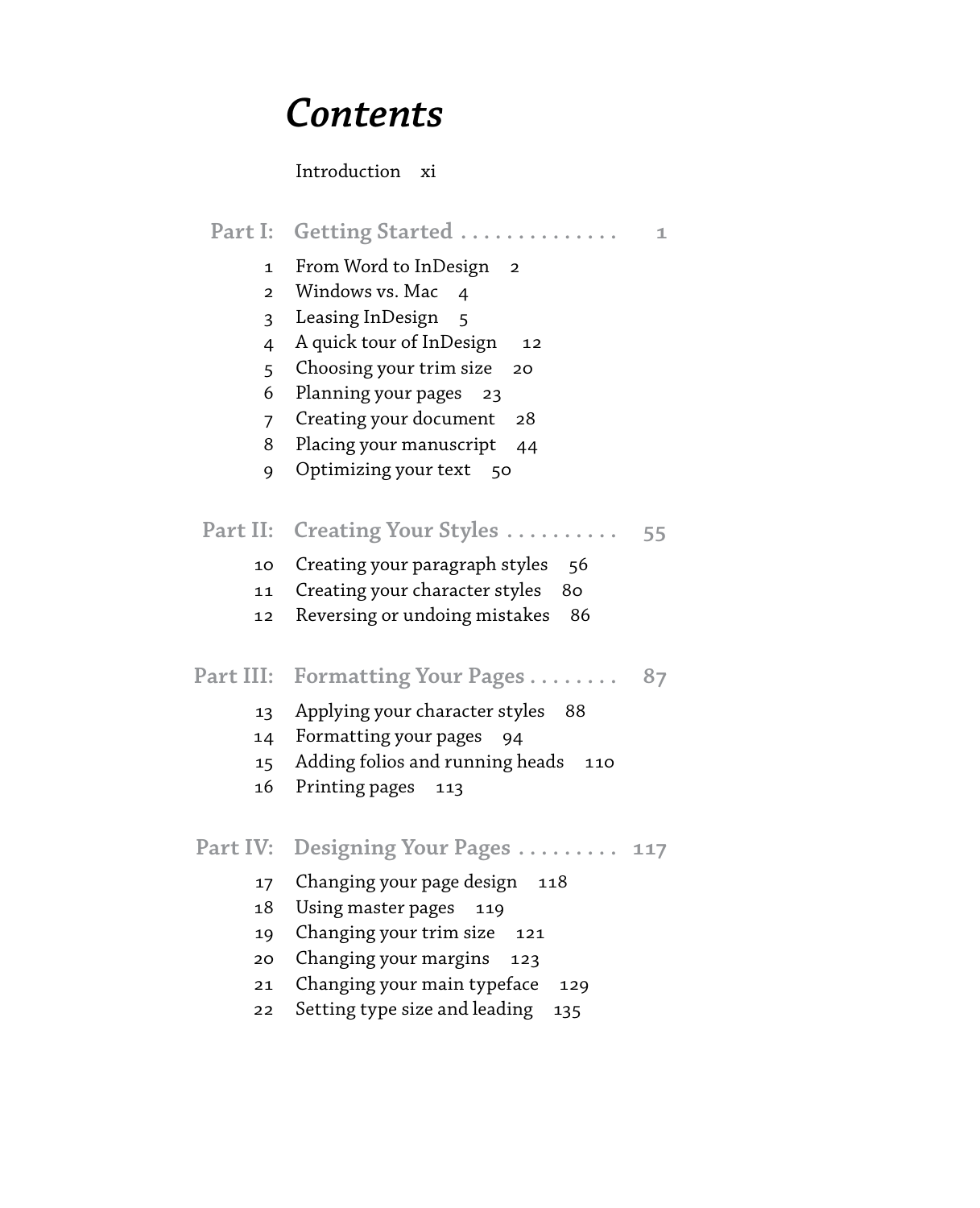- Setting up your baseline grid 138
- Designing chapter and part openings 142
- Designing headings 184
- Designing other elements 194
- Designing folios and running heads 218
- Designing your front matter 222
- Designing your back matter 246

# **Part V: Adding Shapes & Color . . . . . . . . 255**

- Working with shapes 256
- Working with color 257
- Using layers for shapes 264
- Using the shape tools 266
- Using the drawing tools 268
- Using the Stroke panel 272
- Putting objects into groups 274
- Adding a document bleed 275
- Using object styles 276
- Using a library 278
- **Part VI:** Adding Images . . . . . . . . . . . . . 281
	- Preparing to add images 282
	- Getting permission to use images 283
	- Organizing your images 285
	- Placing and positioning images 287
	- Adding captions and text wraps 294
	- Packaging your book 300
	- Optimizing your images 301

# **Part VII: Typesetting . 319**

- Planning your final pass 320
- Page count for offset printing 321
- Adding, deleting, and moving text, pages, and styles 327
- Typesetting tips and tricks 336
- Improving your page layout 356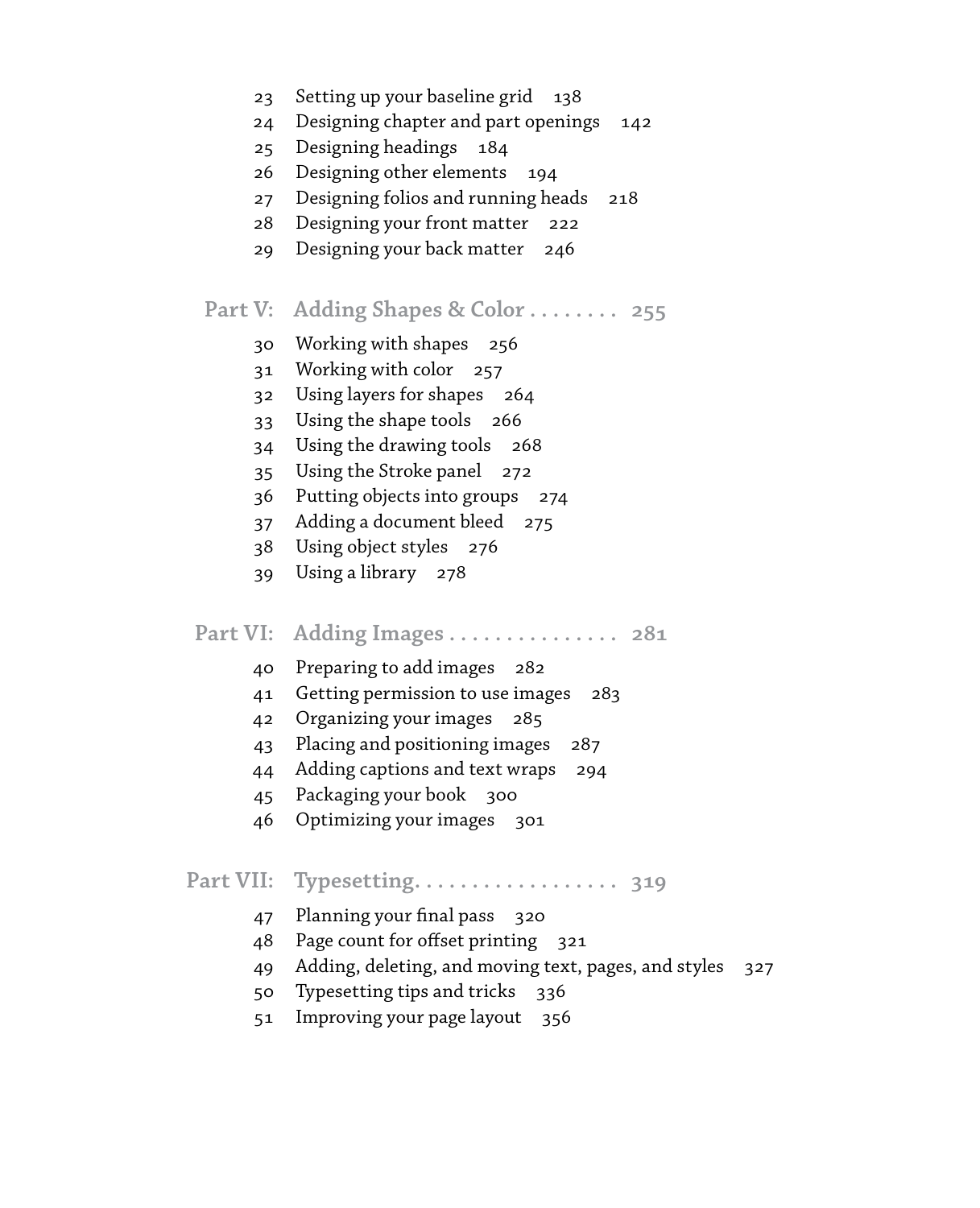- Creating and applying chapter master pages 362
- Final proofreading corrections 366
- Adding your index 368

|  | Part VIII: Designing Your Cover  375 |  |  |  |  |  |
|--|--------------------------------------|--|--|--|--|--|
|--|--------------------------------------|--|--|--|--|--|

- Researching your target market 376
- Starting your front cover design 379
- A few design principles 389
- Creating a color palette 394
- Polishing your front cover 397
- Choosing your book's binding 407
- Using a printer's cover template 411
- Creating your own cover template 413
- Planning your back cover 422
- Designing your back cover 425
- Designing your spine 437
- Designing extras for hardcovers 441
- Printing color cover proofs 444
- Part IX: Preparing to Publish . . . . . . . . . . 445
	- Obtaining and assigning ISBNs 446
	- Setting your book's retail price 450
	- Obtaining a barcode 451
	- Packaging for your printer 452
	- Uploading to your printer 461
	- Ebook editions: EPUB and MOBI 463

References .............................. 469

Glossary 471 Keyboard shortcuts 477 The self-publishing process 478 Bibliography 480 Index 481 About the authors 499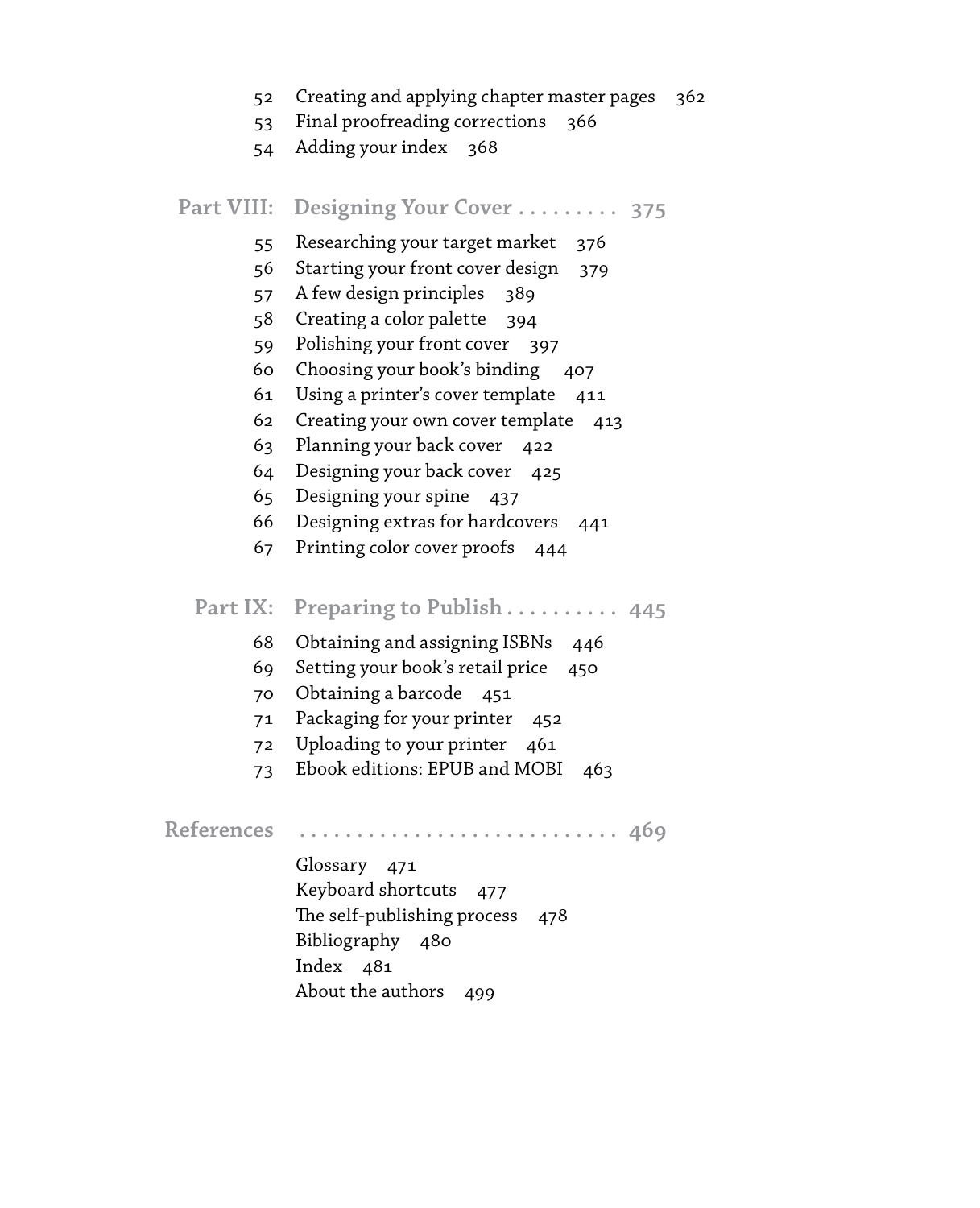# *Choosing your trim size*

Trim size is the size of the *pages* of a book, regardless of the type of book cover. A hardcover book will appear larger than a softcover book with the same trim size because the hardcover itself is larger than the pages.

What size should your book be? You'll want to consider three things when choosing your book's trim size:

- What sizes are other books in the same genre?
- Do you want a thinner or thicker book?
- Where will your book be printed?

#### *What sizes are other books in the same genre?*

Your book should fit in perfectly with other books in the same genre. Browse your bookstore or library and see what sizes the other books are.

#### *Do you want a thinner or thicker book?*

If you have a lot of text and want to keep your printing costs down, moving to a slightly larger trim size can lower your page count and save printing costs. Increasing your trim size from  $5'' \times 8''$  to  $6'' \times 9''$  will make a thick book slightly thinner. Or, if your book promises to be a slim volume because of a low word count, choose a smaller trim size to maximize the thickness of your book. A  $5'' \times 8''$  book will appear thicker and less "floppy" than a  $6'' \times 9''$  book with the same word count and give more perceived value to your potential reader.

#### *Where will your book be printed?*

Standard trim sizes are the most cost-effective to print, and some printers only print certain sizes of books. To the left are some examples of standard trim sizes. Often, at the design stage, you won't know where your book will be printed. If that's the case, select a size that will give you choices down the road. If you change your mind later, it won't be a disaster. Chapter 19 offers instructions on how to change your trim size.

the most common standard trim sizes

 $8.5'' \times 11''$  $6'' \times 9''$ 

☐

☐

☐

☐

 $5.5'' \times 8.5'$ 

 $5'' \times 8''$ 

**5**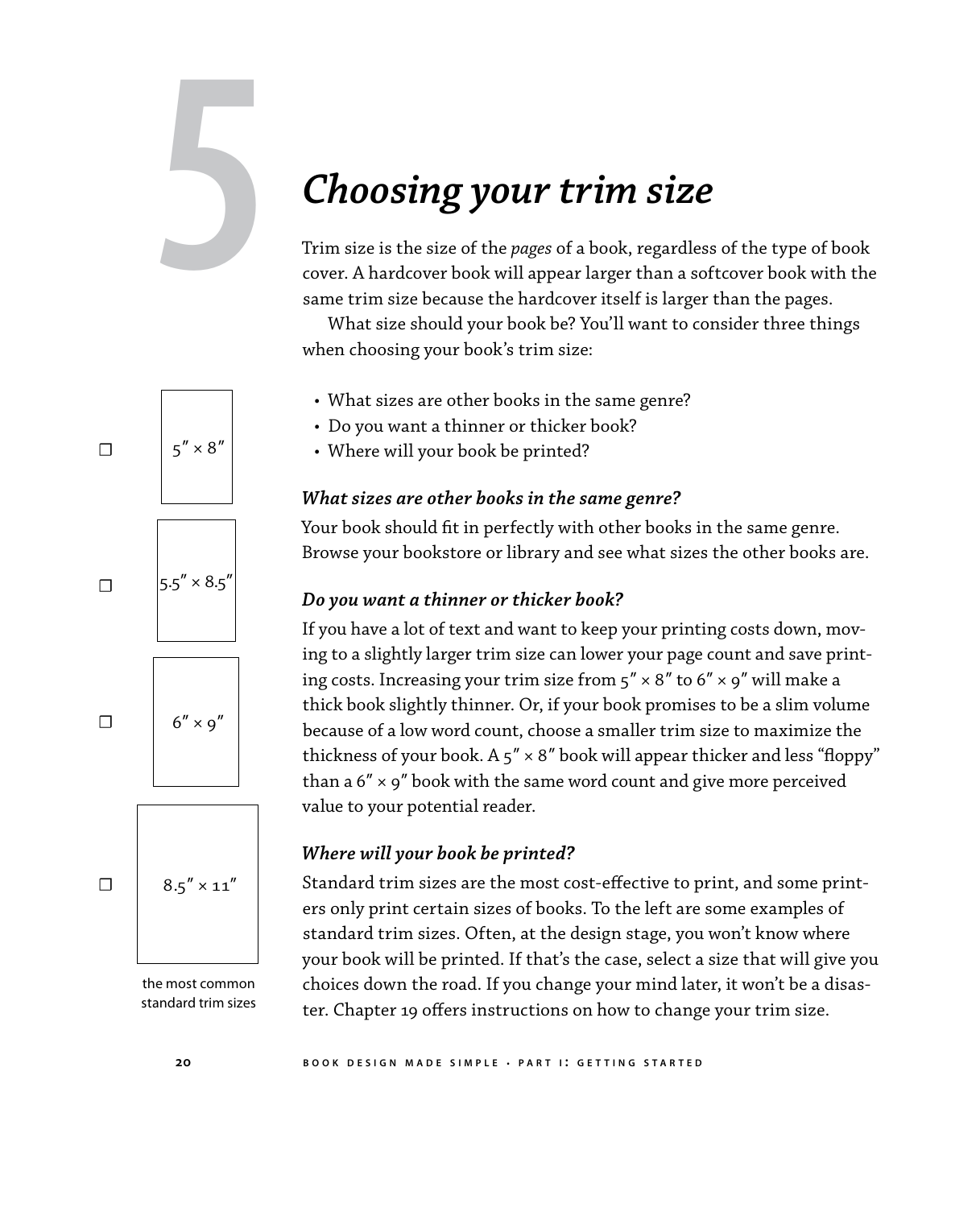# **Printers' specifications for trim sizes**

Printers offer standard trim sizes for cost-effective printing. Below are standard trim sizes from a sampling of printers, just to get you started. This is only a small sampling, so if you have a printer in mind, don't hesitate to contact them directly and ask for their

standard book sizes. Also, keep in mind that printers' specifications change from time to time, so be sure to double-check these specs when you're ready to begin your book design. See page 22 for an explanation of the different printing methods.

|                                               | $5'' \times 8''$ $5.5'' \times 8.5''$ $6'' \times 9''$ | $7''$ $\times$ 10" | $8.5'' \times 11''$ |
|-----------------------------------------------|--------------------------------------------------------|--------------------|---------------------|
| Digital printers (for short-run printing)     |                                                        |                    |                     |
| Adibooks adibooks.com                         |                                                        |                    |                     |
| <b>Blitzprint</b> blitzprint.com              |                                                        |                    |                     |
| <b>Bookmasters</b> bookmasters.com            |                                                        |                    |                     |
| Bookmobile bookmobile.com                     |                                                        |                    |                     |
| DeHART's deharts.com                          |                                                        |                    |                     |
| Printorium printoriumbookworks.islandblue.com | $\bullet$                                              | $\bullet$          |                     |
| <b>Print-on-demand printers</b>               |                                                        |                    |                     |
| CreateSpace createspace.com                   |                                                        |                    |                     |
| IngramSpark ingramspark.com                   |                                                        |                    |                     |
| Lightning Source lightningsource.com          |                                                        |                    |                     |
| <b>Traditional printers (offset press)</b>    |                                                        |                    |                     |
| <b>Friesens</b> friesens.com                  |                                                        |                    |                     |
| Puritan Capital puritanpress.com              |                                                        |                    |                     |
| Replika replikapress.com                      |                                                        |                    |                     |
| Sheridan sheridanbooks.com                    |                                                        |                    |                     |
| Transcontinental tcprinting.tc                |                                                        |                    |                     |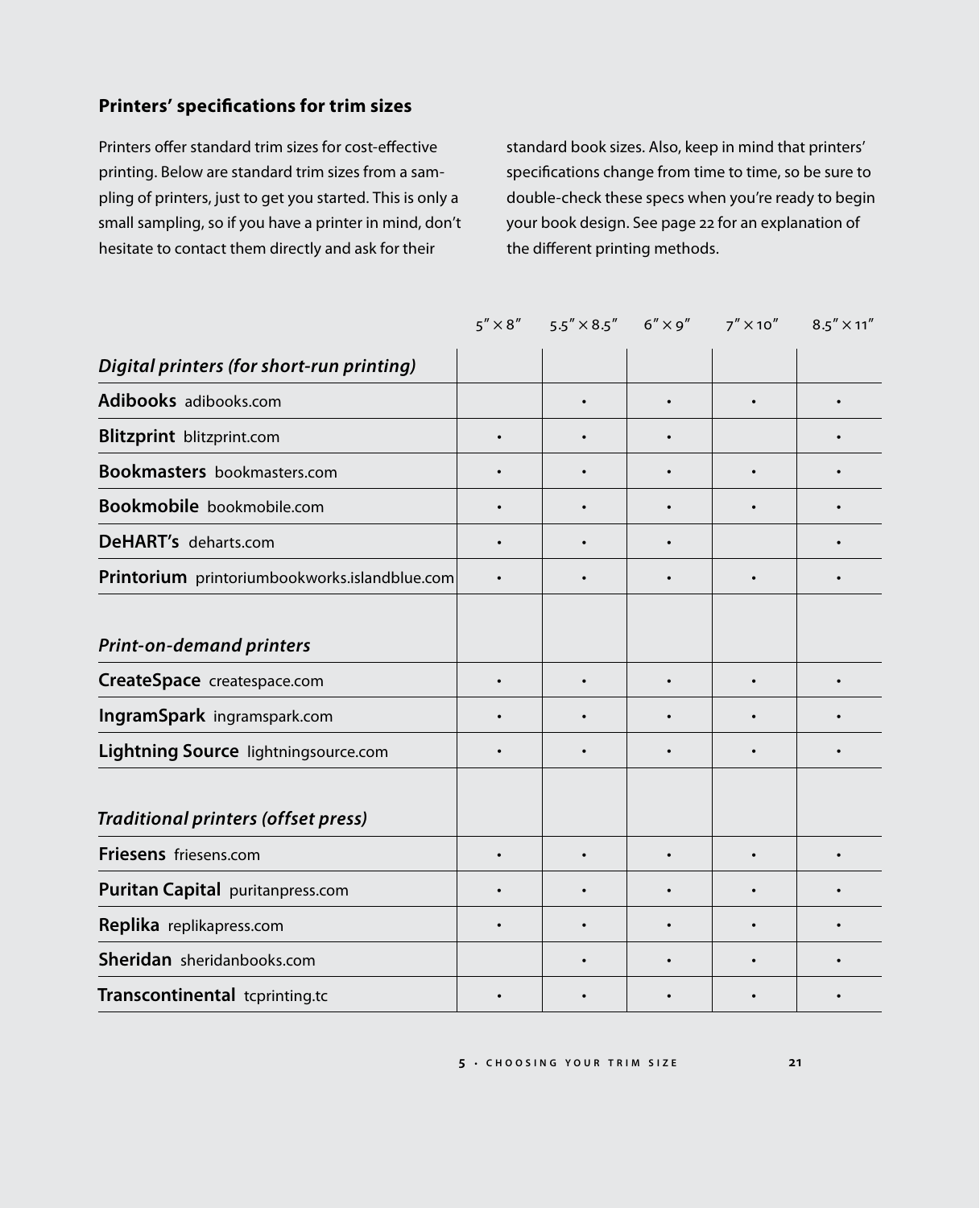# **Two methods of printing**

|                           | Offset printing on a press                                                                                                                                                                                                                                                                                                                                                                                                                                                                                                                                                 | <b>Digital printing</b>                                                                                                                                                                                                                                                                                                                                                                                                                                                                                           |
|---------------------------|----------------------------------------------------------------------------------------------------------------------------------------------------------------------------------------------------------------------------------------------------------------------------------------------------------------------------------------------------------------------------------------------------------------------------------------------------------------------------------------------------------------------------------------------------------------------------|-------------------------------------------------------------------------------------------------------------------------------------------------------------------------------------------------------------------------------------------------------------------------------------------------------------------------------------------------------------------------------------------------------------------------------------------------------------------------------------------------------------------|
| Method                    | Books have traditionally been printed on a<br>printing press using ink. A full-color book cover<br>is printed with four ink colors (cyan, magenta,<br>yellow, and black, or CMYK). The pages are<br>usually printed with black ink on large sheets<br>of paper, which are then folded into signatures<br>(see page 321). Sheet-fed presses use 32-page<br>signatures and are better for printing photo-<br>graphs and color; web presses use 48-page<br>signatures and are more cost-effective for print-<br>ing text and line art (black line drawings with<br>no grays). | Laser printer technology allows books to be<br>printed on high-quality laser printers using toner.<br>The full-color cover is printed on cardstock and<br>the pages on paper. The term short-run print-<br>ing refers to digitally printing a small volume of<br>books (say 20 or 200). Print-on-demand (POD)<br>refers to POD printers that use digital printing<br>to print and ship books after they are ordered<br>(often one at a time).                                                                     |
| <b>Cost comparison</b>    | Offset printing is very cost-effective in larger<br>quantities: the more copies printed at a time,<br>the less it costs per book. However, you need to<br>print at least 1,000 copies to make your offset<br>printing cost-effective because of the cost of<br>setting up the press.                                                                                                                                                                                                                                                                                       | It is less expensive to print books using digital<br>printing if you want to print only a small number<br>of books. However, digitally printed books are<br>more expensive to produce per book than books<br>printed on a press, as there is no cost saving for<br>printing in quantity. Each book costs the same,<br>no matter how many or few are printed.                                                                                                                                                      |
| <b>Quality comparison</b> | Offset printing allows you to control the quality<br>of your book and gives you lots of flexibility. You<br>can work with your printer to choose your book<br>size, type of paper, binding, and many other<br>options, to create a quality book exactly the way<br>you want it. Offset printers offer several choices<br>of paper, including environmentally friendly<br>papers with recycled content.                                                                                                                                                                     | Digital printing offers limited choices of trim size<br>(usually standard sizes like $5.5'' \times 8.5''$ or<br>$8.5'' \times 11''$ ) and usually two choices of paper<br>(thinner and thicker). Book pages are printed<br>with black ink only, and book covers are<br>printed in color that can vary up to 10% on<br>any given day (e.g., it might be slightly pinker<br>or greener one day). However, many books<br>look just fine within these limitations, and<br>most readers would not know the difference. |
| <b>Which is better?</b>   | Offset printing is better if you're printing in<br>quantity or if you want to choose a certain trim<br>size or paper for your book. Some publishers<br>use digital printing initially for advance review<br>copies to test their market and, if the book does<br>well, switch to a larger print run on a press later.                                                                                                                                                                                                                                                      | Digital printing is better if you want smaller<br>quantities and if your book is a standard size.<br>Some publishers have already sold a large print<br>run of books and now just want to print small<br>quantities digitally as needed to keep their book<br>in stock.                                                                                                                                                                                                                                           |

**22 b OOK DESIGN MADE SIMPLE · PART I: GETTING STARTED**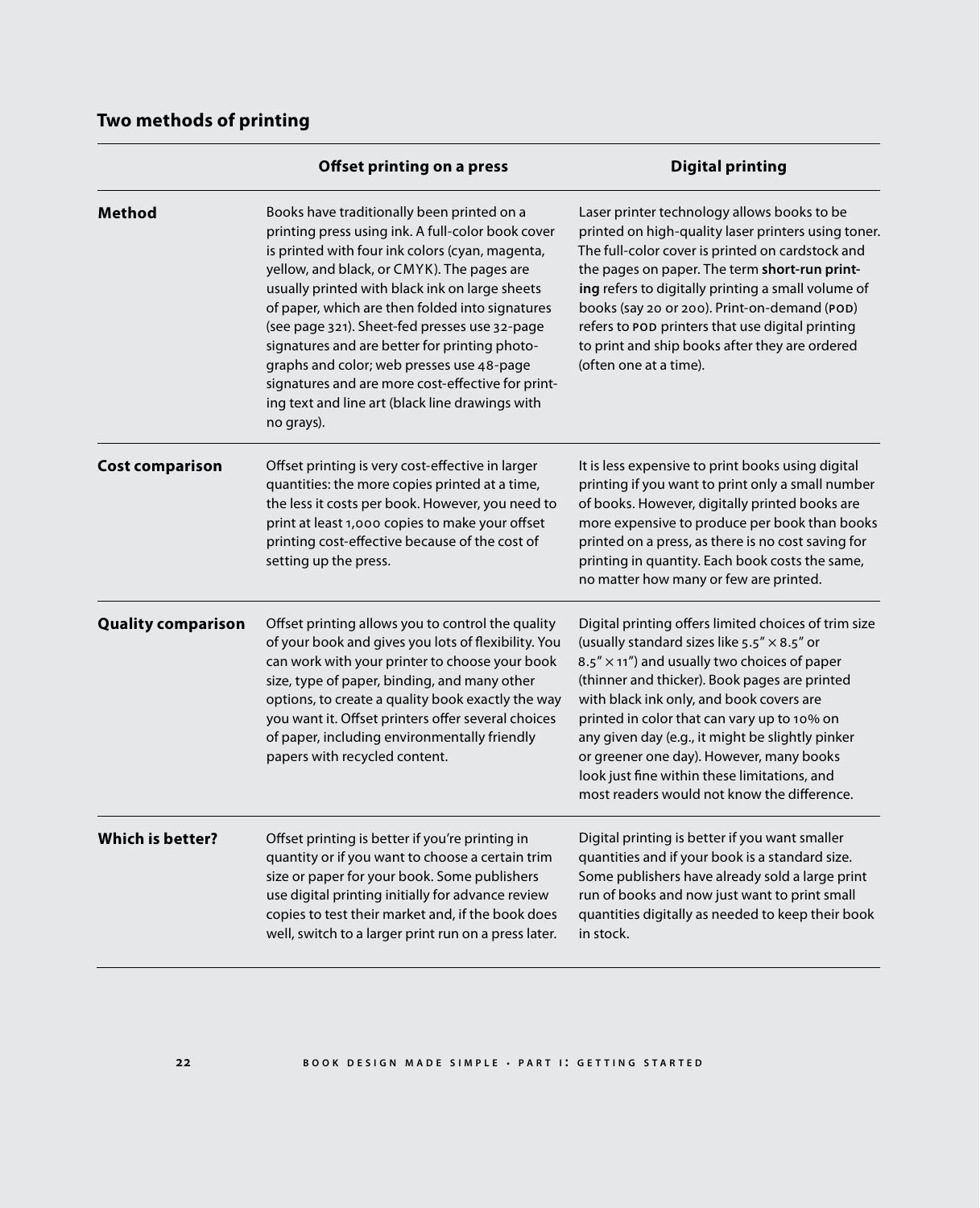

# *Planning your pages*

Before setting up your pages in InDesign, take a few minutes to figure out what you'll need to include in your book pages. Use this chapter to make two checklists: one of the types of pages you'll include in the front and back matter of your book, and the other of the typographic elements you'll need to use throughout your book.

## **1 Choosing your front and back matter pages**

Books can have several pages before and after the main text. As readers, we expect to find at least some of these pages in every book. A simple book, such as a novel, may only include a title page, copyright page, and dedication page at the front of the book. A nonfiction book may include a title page, copyright page, dedication page, table of contents, foreword, preface, and introduction in the front, and perhaps a glossary and index in the back. The material at the front of the book is called front matter, and the material at the back is called back matter.

On pages 24 and 25 you'll see the typical order of pages. All of the pages in the front and back matter are optional except the title page and copyright page. Odd-numbered pages are on the right-hand side of the book (called recto pages), and even-numbered pages are on the left (called verso pages).

Which types of pages will you need for your front and back matter? And is your book divided into parts or sections? Review the next two pages and make a note of which pages you might include in your book.

| verso | recto |
|-------|-------|
|       |       |

In a book, every single page is counted whether a page number is showing or not.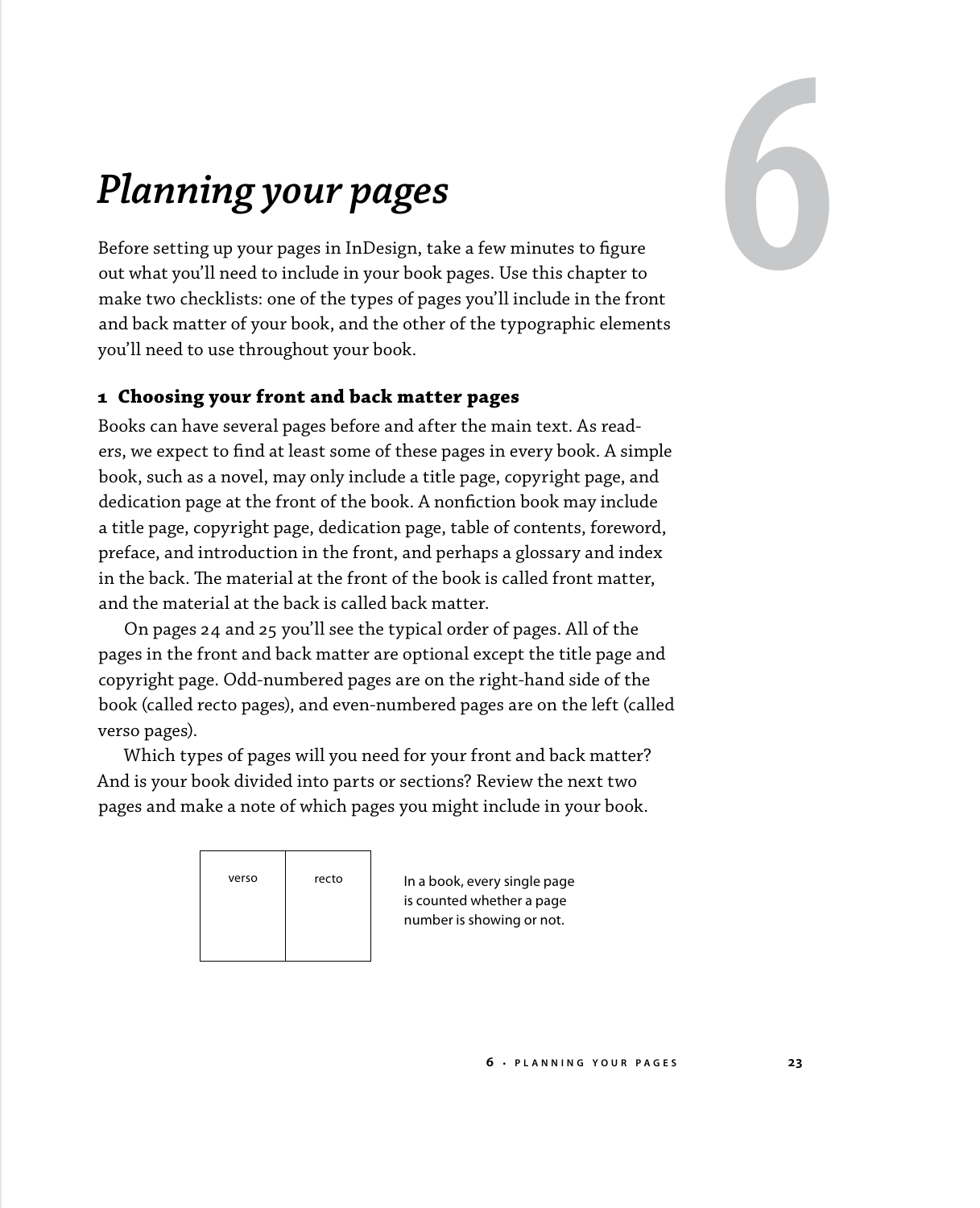

| blank | contents |
|-------|----------|
| vi    | vii      |







## **Front matter (includes some or all of these pages)**

☐ **half title** includes just the book title

☑ **title page (mandatory)** includes the book title, subtitle, author's name, and (optional) publisher's company, city, and logo

- ☑ **copyright page (mandatory)**
- ☐ **dedication**
- ☐ **quote or epigraph**
- ☐ **contents** (table of contents)
- ☐ **list of illustrations**
- □ **foreword** written by someone other than the author
- □ **preface** written by the author
- □ **acknowledgments** (or they can go at the back of the book)

## ☐ **introduction**

There are only two pages you *must* include in your front matter: a title page and a copyright page. The title page must go on a recto page, and the copyright page must go on the verso page immediately following the title page (in other words, the copyright page is printed on the back of the title page).

All other pages in the front matter are optional. The usual order of the front matter is shown above. It's customary to begin each new item on a recto page (which may cause a few blank verso pages), or you may choose not to start each new item on a recto page, and that's fine too. You may decide that a Contents requiring two pages looks nicer on a spread. You'll see what suits *your* book when the time comes.

Front matter pages are usually numbered with lowercase roman numerals (i, ii, iii, and so on). It is less common, but still acceptable, to number a whole book consecutively starting with number 1. Page numbers are only added to pages following the Contents and never to blank pages. However, your final page count includes all blank pages.

#### **24 b o o k d e s i g n m a d e s i m p l e . p a r t <sup>i</sup> : g e t t i n g s t a r t e d**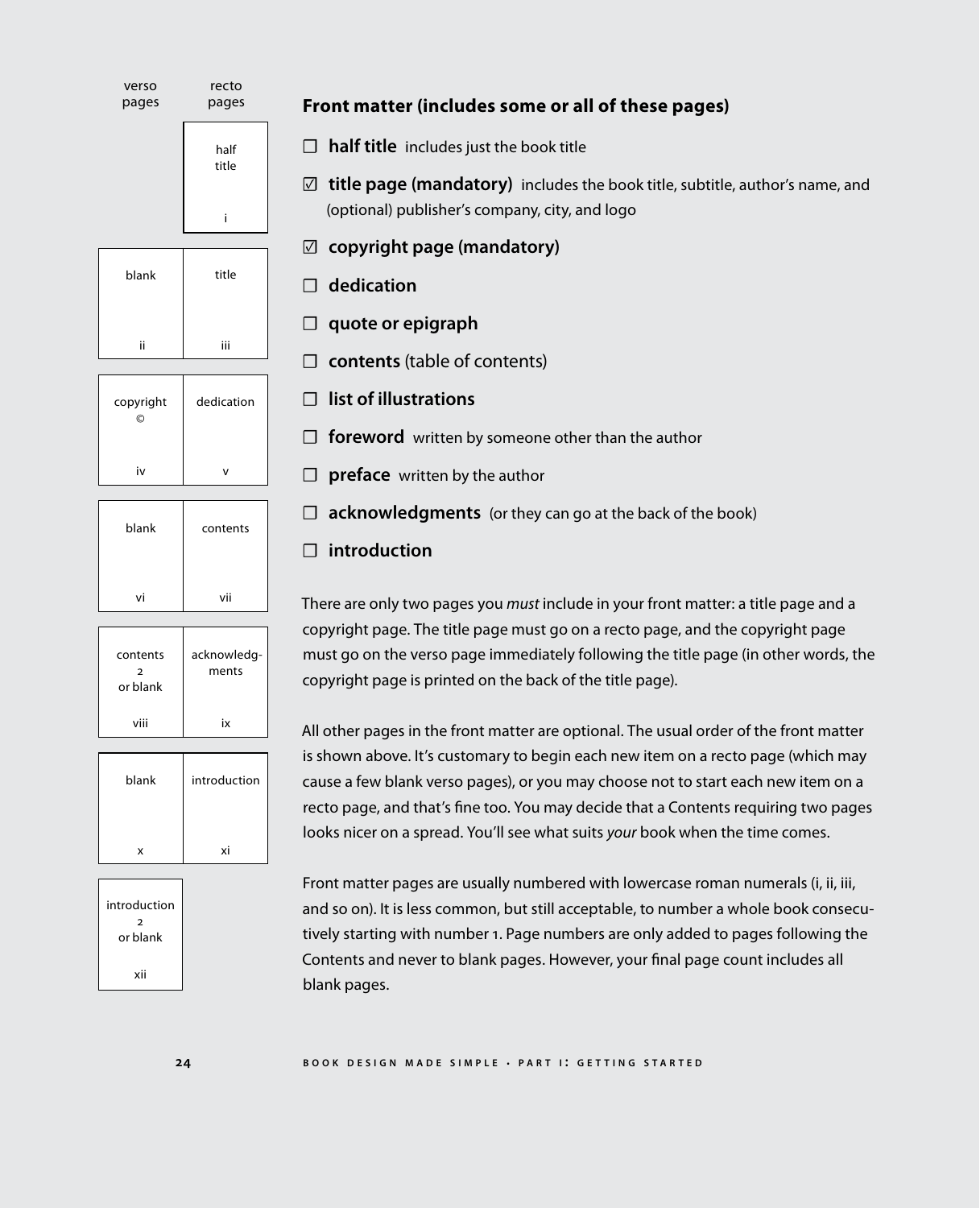| <b>Main text</b>                                               | verso<br>pages | recto<br>pages |
|----------------------------------------------------------------|----------------|----------------|
| <b>page</b> 1 chapter 1 starts here, on a recto page<br>$\Box$ |                | part<br>one    |
| Or, if your main text is divided into parts:                   |                | 1              |
| page 1 part 1 heading page<br>⊔                                |                |                |
| page 2 blank<br>⊔                                              | blank          | chapter        |
| <b>page</b> 3 chapter 1 starts here<br>$\Box$                  |                | one            |
|                                                                |                |                |

## **Back matter (includes some or all of these pages)**

- ☐ **acknowledgments** (if not included at the front of the book)
- □ **appendix(es)** usually listed as Appendix A, B, C, etc., or I, II, III, etc.
- ☐ **endnotes** numbered, sometimes divided into chapters
- ☐ **abbreviations**
- ☐ **glossary**
- ☐ **bibliography or references**
- ☐ **index(es)**

Including back matter in your book is optional. Most nonfiction books include some back matter, perhaps a glossary, bibliography, or index. The order of pages shown above is customary but not mandatory. It's recommended that the index go last.

Back matter pages are numbered continuously with the main text. If your main text ends on page 138, your back matter will start on page 139.

As a self-publisher, you may want to include a few extra pages at the back of your book, such as a page advertising other products and services you offer, and/or an "About the Author" page with a photo and bio.

| last page<br>of text<br>or blank | appendix |
|----------------------------------|----------|
| Ħ                                | #        |

2 3

| appendix<br>$\overline{2}$<br>or blank | endnotes |
|----------------------------------------|----------|
| #                                      | #        |





**6 . p l a n n i n g y o u r p a g e s 25**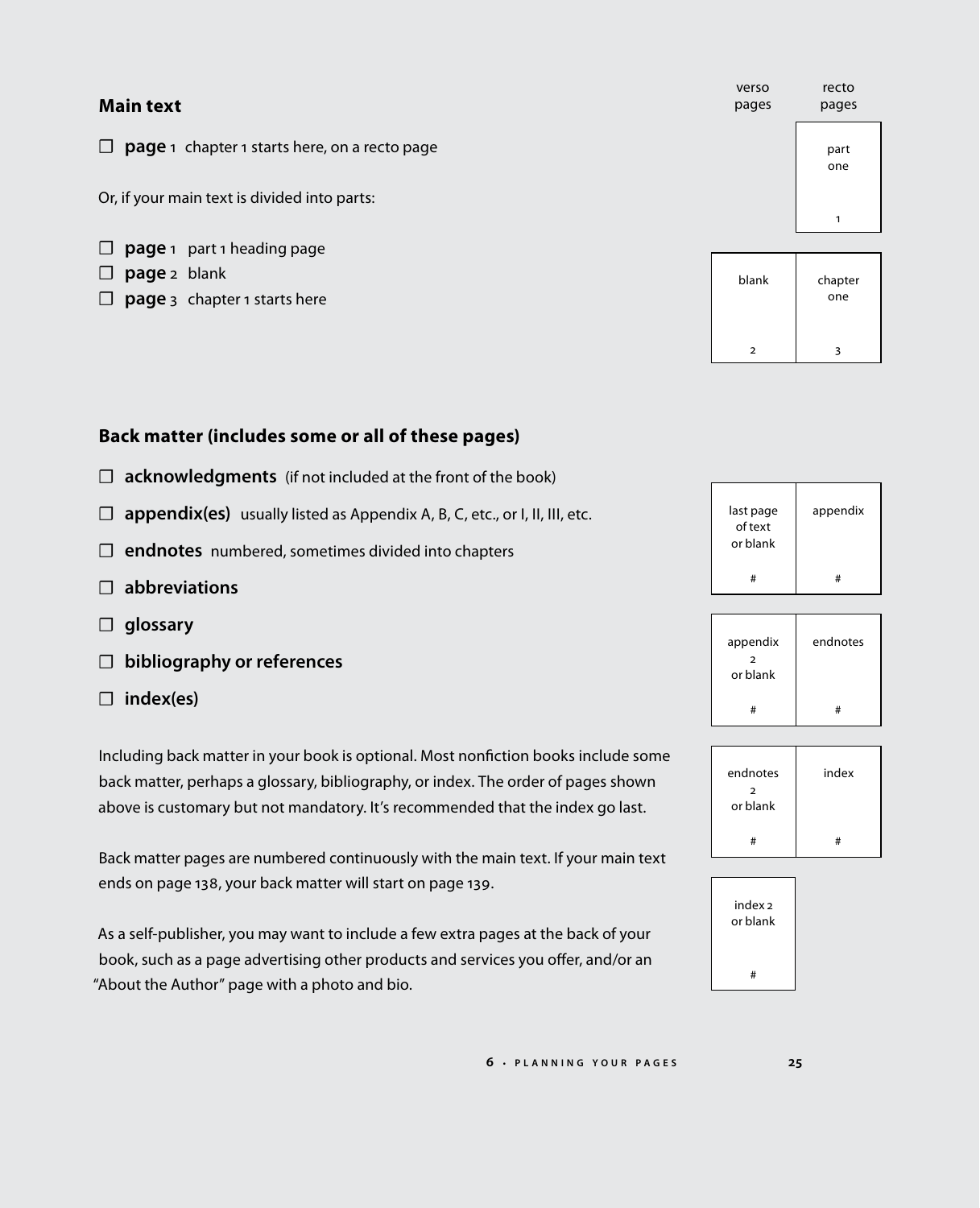| heading $1 \longrightarrow$  | 2 Choosing which typographic elements to include                                                                                                                                                                                                                                                                                                                            |
|------------------------------|-----------------------------------------------------------------------------------------------------------------------------------------------------------------------------------------------------------------------------------------------------------------------------------------------------------------------------------------------------------------------------|
| no indents $\longrightarrow$ | Every book is different, and before creating your page design you'll need<br>to know which typographic elements to include in your book design. For<br>example, look carefully at this page. It starts with a heading, followed by<br>a few paragraphs of text. Below are bulleted lists with run-in subheads. A<br>running foot and folio (page number) are at the bottom. |
|                              | The treatment of these elements was planned in the design stage to                                                                                                                                                                                                                                                                                                          |
| main text                    | make this book easy for readers to follow. Flip through the pages and                                                                                                                                                                                                                                                                                                       |
| with indent                  | you'll easily find where each new part begins, the start of each chapter,                                                                                                                                                                                                                                                                                                   |
|                              | the main headings, and so on.                                                                                                                                                                                                                                                                                                                                               |
|                              | The goal of good book design is to guide readers through your book in<br>an unobtrusive way. Do this by providing clear and consistent treatments                                                                                                                                                                                                                           |
|                              | for each element.                                                                                                                                                                                                                                                                                                                                                           |
| run-in subhead               | The two most common elements in a book, and ones you'll find in your<br>manuscript, are:                                                                                                                                                                                                                                                                                    |
|                              |                                                                                                                                                                                                                                                                                                                                                                             |
|                              | • chapter openings can be as simple as starting a new page, or can<br>include a number, title, and/or opening quote                                                                                                                                                                                                                                                         |
|                              | • main text this is your book's narrative                                                                                                                                                                                                                                                                                                                                   |
|                              | Your manuscript may also include:                                                                                                                                                                                                                                                                                                                                           |
|                              | • no indents the first paragraph following any heading, including the<br>chapter title, is not indented. This is traditional, and it does look nice<br>and neat.                                                                                                                                                                                                            |
| bulleted list -              | • paragraph separators extra space between paragraphs, sometimes<br>including an ornament or asterisks (***), to denote the passage of                                                                                                                                                                                                                                      |
|                              | time or a change of subject                                                                                                                                                                                                                                                                                                                                                 |
|                              | • bulleted lists any list with bullets, like this one<br>• numbered lists same as bulleted lists except with numbers                                                                                                                                                                                                                                                        |
|                              | • extracts lengthy quotations within the main text, usually indented                                                                                                                                                                                                                                                                                                        |
|                              | or set in slightly smaller type to set them apart                                                                                                                                                                                                                                                                                                                           |
| running foot                 | · sidebars text expanding on the main text but set apart from it by a<br>different type treatment or background, like the one opposite                                                                                                                                                                                                                                      |
|                              | • run-in subheads headings that are on the same line as the text they                                                                                                                                                                                                                                                                                                       |
| folio                        | precede, like this one                                                                                                                                                                                                                                                                                                                                                      |
|                              |                                                                                                                                                                                                                                                                                                                                                                             |
| 26                           | BOOK DESIGN MADE SIMPLE · PART I: GETTING STARTED                                                                                                                                                                                                                                                                                                                           |
|                              |                                                                                                                                                                                                                                                                                                                                                                             |